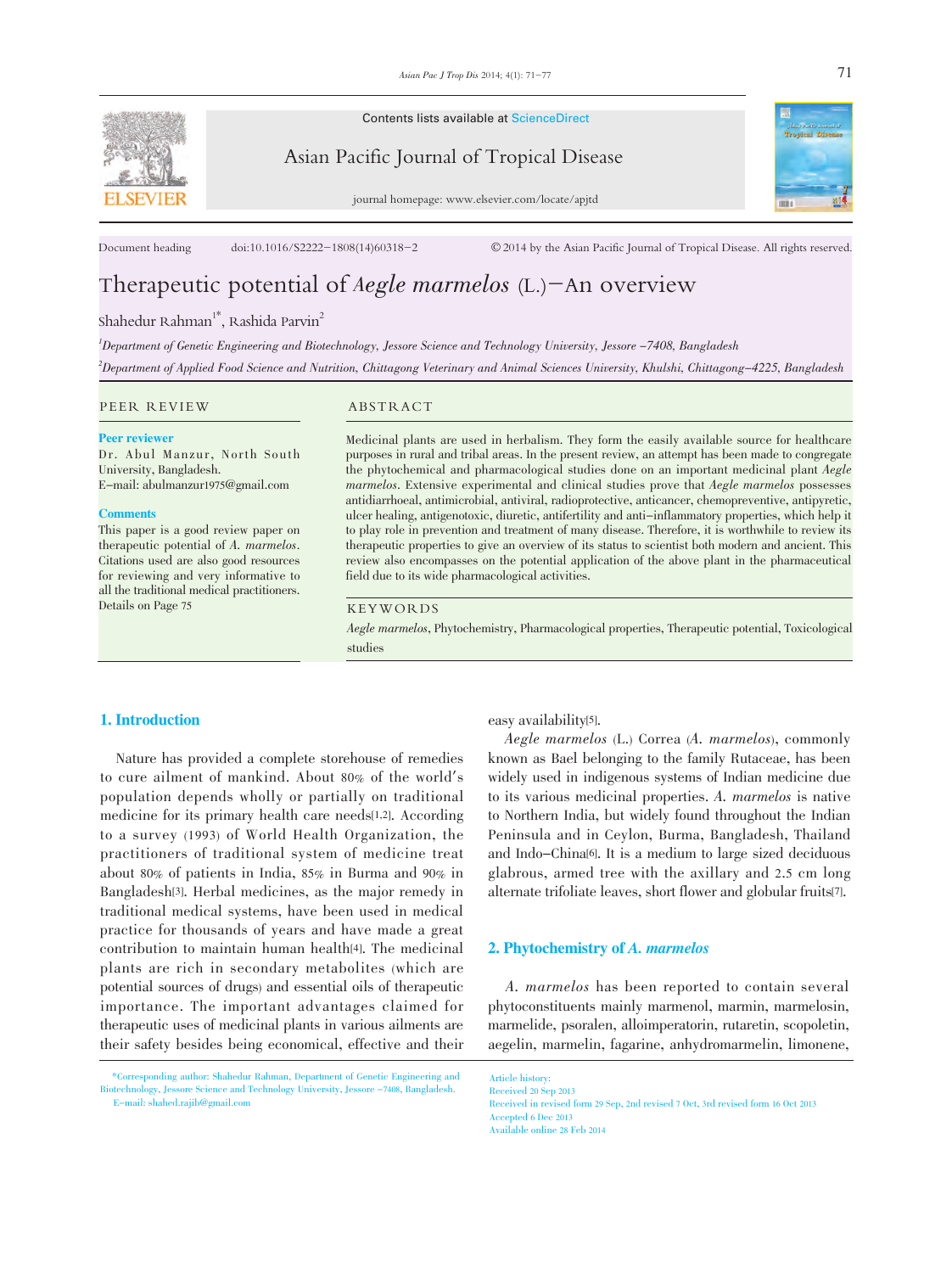â-phellandrene, betulinic acid, marmesin, imperatorin, marmelosin, luvangentin and auroptene[8]. Yadav et al. have determined the contents of tannin (0.985%) and riboflavin (0.005%)[9]. Various organic acids including oxalic, tartaric, malic and ascorbic acids were separated and quantified using a RP-HPLC[8]. Dhan et al. have characterized the various phenolics in the fruit as chlorogenic acid (136.8  $\mu$ g/g), ellagic acid (248.5  $\mu$ g/g), ferulic acid (98.3  $\mu$ g/g), gallic acid (873.6 µg/g), protocatechuic acid (47.9 µg/g) and quercetin  $(56.9 \mu g/g)$  through LC-MS and LC-MS/MS scans and HPLC studies[10]. In 2008, Suvimol et al. have used SPME/ GC/MS system to find A. marmelos. They found hexanal, isoamyl acetate, limonene, β-phellandrene, p-cymene, acetoin, (E)-2-octenal, (E,E)-2,4-heptadienal, dehydro-pcymene, linalool oxide, 3,5-octadiene-2-one, α-Cubebene, trans-p-mentha-2,8-dienol, citronellal, β-cubebene, β-caryophyllene, hexadecane, pulegone, α-Humulene, verbenone, carvone, carvyl acetate, dihydro-β-Ionone, (E)-6,10-dimethyl-5,9-undecadien-2-one, β-Ionone, caryophyllene oxide, humulene oxide and hexadecanoic acid[11]. Seed oil composed of palmitic, stearic, oleic, linoleic and linolenic acid[12]. Apart from these, seed oil has been found to contain 12.5% of an unusual fatty acid, ricinoleic acid along with other normal fatty acids[13].

# 3. Pharmacological properties of A. marmelos

# 3.1. Antidiarrhoeal activity

 Mazumder et al. performed in vitro and in vivo antidiarrhoeal potential of chloroform extract of the root of A. marmelos. In vitro study was found that the extract was comparable to that of ciprofloxacin and mostly active against the strains of Vibrio cholerae, followed by Escherichia coli  $(E. \, coli)$  and *Shigella* spp<sup>[14]</sup>. Also it was found that methanol extract of the fruits of A. marmelos decreased the intestinal propulsion in rats[15].

 The unripe fruit pulp of A. marmelos affected the bacterial colonization to gut epithelium and production and action of certain enterotoxins. These suggest the varied possible modes of action of A. marmelos in infectious forms of diarrhoea thereby validating its mention in the ancient Indian texts and continued use by local communities for the treatment of diarrhoeal diseases[6,16].

# 3.2. Antimicrobial and antiviral activity

 The essential oil isolated from the leaves of A. marmelos tree has proved to have antifungal activity against animal and human fungi like Trichophyton mentagrophytes, Trichophyton rubrum, Microsporum gypseum, Microsporum audounii, Microsporum cookie, Epidermophyton floccosum, Aspergillus niger, Aspergillus flavus and Histoplasma capsulatum[12]. Balakumar et al. showed A. marmelos leaf extracts and fractions have fungicidal activity against various clinical isolates of dermatophytic fungi. The MIC and MFC were found to be high in water and ethyl alcohol extracts and methanol fractions (200 µg/mL) against dermatophytic fungi studied[17]. The essential oil from the A. marmelos leaves may interfere with the  $Ca<sup>2+</sup>$  dipicolinic acid metabolism pathway and possibly inhibit spore germination.  $Ca^{2+}$  ion uptake and utilization by spore is one of the prime factors that determine whether the spore will germinate or remain dormant. Thus A. marmelos may exhibit the antifungal activity by lowering the vegetative fungal body inside the host or in solid medium. This is the possible mechanism of the protective role of A. marmelos leaf oil against fungal infection[12,18].

 Various extracts of A. marmelos leaves, roots and fruits have been reported to be active against many bacterial strains. There are several reports in the literature regarding the antimicrobial activity of crude extracts prepared from plants[19-21]. In 2009, Venkatesan et al. showed that aqueous and ethanolic extract has activity against E. coli, Pseudomonas aeruginosa, Staphylococcus aureus and Bacillus subtilis. The ethanolic extract showed considerably more activity than the aqueous extract. Maximum antibacterial activity was shown against Bacillus subtilis followed by Staphylococcus aureus, E. coli and Pseudomonas aeruginosa[22]. Jyothi and Rao showed that hexane, cold methanol and hot methanol extracts have inhibited Klebsiella pneumoniae, Micrococcus luteus, Entercococcus faecalis and Streptococcus faecalis groth in vitro. They also found that these three extracts have no effect on E. coli and Proteus vulgaris[23].

 The alcoholic extracts of the A. marmelos seeds and leaves have been tested in vivo and in vitro for antimalarial activity against the NK65 strain of Plasmodium berghei. The seeds have shown schizontocidal activity in both the system, whereas, the leaves have shown activity only in the in vitro system[12].

 The in vitro viral activity of various parts of A. marmelos tree has been evaluated for their efficacy against human coxsackie viruses B1-B6. The  $IC_{50}$  of leaves, stem and stem bark, fruit, root and root bark and pure compound marmelide are 1 000, 500 to 1 000, 250 to 500, and 62.5 µg/mL, respectively, whereas, the  $IC_{50}$  of ribavirin, a standard antiviral agent, is 2 000 µg/mL for the same viruses and at the same time period[24]. Balasubramanian et al. showed that A. marmelos extracts against white spot syndrome virus in shrimp at the concentration of 150 mg/kg of animal body weight[25].

 It seems that A. marmelos has antiviral activities in the early stages of viral replication with minimum host cytotoxicity in contrast to modern virucidal chemotherapeutic agents (that is ribavirin), which usually act in the later stages of viral replication and have potent side effect[12].

# 3.3. Radioprotective effects

 The effective use of radiotherapy in cancer cure and palliation is compromised by the side-effects resulting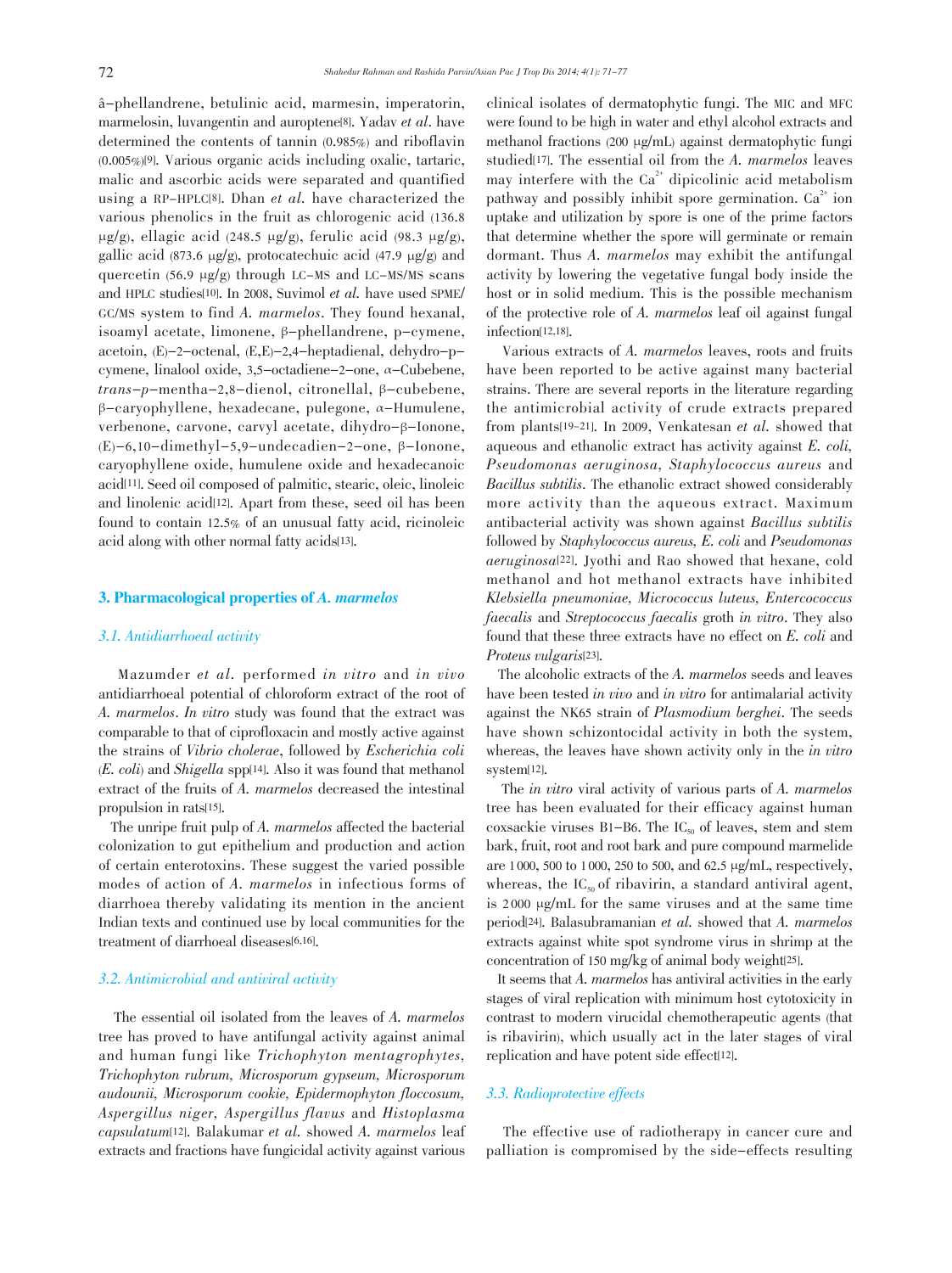from radiosensitivity of bordering normal tissues, which are invariably exposed to the cytotoxic effects of ionizing radiation during treatment. In this situation, use of radioprotective compounds that can protect normal tissues against radiation injury are of immense use. Radiation ill-effects are principally the result of generation of free radicals, and the antioxidant compounds that counter them are supposed to be of immense use in preventing them[26].

 In 2004, Jagetia et al. showed that intraperitoneally used hydroalcoholic leaf extract of A. marmelos in mice increases its survival rate when the mice are exposed to lethal dose of 10 Gy of g-radiation[27]. Pretreatment of mice with 15 mg/kg before exposure to different doses of radiation (6, 7, 8, 9, 10, or 11 Gy of  $\gamma$ -radiation) delayed or reduced the severity of radiation sickness and the onset of radiation-induced mortality, compared with the concurrent placebo treated radiation group[27]. The leaf extract is better than both the fruit extract and the positive control (2-mercaptopropionylglycine). Leaf extracts give protection against gastrointestinal damage and hematopoietic damage[26]. Bonemarrow stem cells are more sensitive than intestinal crypt cells to the deleterious effects of ionizing radiation. However, as peripheral blood cells have a longer transit time than intestinal cells, the onset of a gastrointestinal syndrome occurs earlier than a bone-marrow syndrome[28]. The deleterious effects of radiation occur as a result of direct ionization of DNA and other cellular targets and via an indirect effect, in which reactive oxygen species (ROS) are generated through water radiolysis[29]. When DNA is damaged, it is followed by altered cell division, enhanced cell death, depletion of stem cell pools, and organ-system dysfunction, and if the radiation dose is lethal, the organism will die. Radiation induces mitotic cell death in dividing cells and activates pathways that lead to death by apoptosis in interphase cells and differentiated cells[30]. In vitro studies have shown that the leaf extract of A. marmelos is a scavenger of ROS and reactive nitrogen species. The fruit is also reported to have potent free-radical scavenging and antioxidant effects. Recently, Abdullakasim et al. have observed that A. marmelos fruit drink had high quantities of total phenolic compounds and was a good antioxidant[31]. A. marmelos leaf extract reduced radiation-induced DNA damage in cultured human peripheral blood lymphocytes and in mouse bone-marrow cells, indicating that A. marmelos is an efficient anticlastogen<sup>[32]</sup>. Transitional metals like iron, undergo redox cycling, resulting in production of ROS. A. marmelos is a good chelator, and this might have contributed, at least in part, to these observed antioxidant and radioprotective effects[26].

 Inhibition of lipid peroxidation is important in disease processes involving free radicals, and studies have shown that both leaf and fruit extracts prevented radiation-induced lipid peroxidation in the livers, kidneys, intestines, and spleens of mice. A. marmelos caused a concentrationdependent inhibition of  $H<sub>2</sub>O<sub>2</sub>$  and iron-induced lipid peroxidation in mice brain homogenate[26]. Administration

of A. marmelos leaf extract increased activities of the antioxidant enzymes SOD, catalase, and glutathione peroxidase in normal mice as well as in diabetic rats[33].

 Radiation triggers an inflammatory response via mediators and activates significant physiologic and immunologic processes. Loss of immunity is associated with depletion of immunocompetent cells that can cause infection by opportunistic microbes. Immune activation is a protective approach, and immunostimulants enhance the overall immunity of a host by presenting a nonspecific immune response against microbial pathogens. A. marmelos leaf extract increased peritoneal macrophages and splenic lymphocyte counts in mice, suggesting it produces immunomodulatory effects[26].

# 3.4. Anticancer activity

 Cancer is a major public health problem, being the second highest cause of death in both men and women in developed as well as developing countries[34]. In 2008, approximately 12.7 million new cancer cases (56% of which were in developing regions of the world) and 7.6 million cancer deaths (63% in less developed regions) occurred. By the year 2020, predictions report the incidence of cancer will increase 3-fold, with a disproportionate rise in cancer cases and deaths in developing countries with limited resources to tackle the problem[35].

 Preclinical studies have shown that A. marmelos leaf extracts were effective in inhibiting the growth of leukemic K562, T-lymphoid Jurkat, B-lymphoid Raji, erythroleukemic HEL, melanoma Colo38, and breast cancer cell lines MCF7 and MDA-MB-231[36]. A. marmelos extracts may increase ERa gene expression in MDA-MB-231 (ERα-negative breast cancer cells) and inhibited cell proliferation[35]. A. marmelos leaf extract is also shown to have antineoplastic effects on the Ehrlich ascites carcinoma in Swiss albino mice[37]. The ethanolic fruit extract has cytotoxic effect on SKBR3 cells in vitro[38]. Experiments have shown that the phytochemicals such as lupeol, eugenol, citral, cineole and d-limonene present in A. marmelos possess antineoplastic effects[35].

 $1-hydr$ oxy-5,7-dimethoxy-2-naphthalenecarboxaldehyde (Marmelin) present in A. marmelos inhibiting the growth of epithelial cancer cells (HCT-116 colon and HEp-2, alveolar epithelial carcinoma cells), but not normal cells (mouse embryo fibroblasts). Marmelin induced TNF- $\alpha$ , TNFR1, and TRADD mRNA and protein expression, G1 cell cycle arrest, and mediated apoptosis through activated caspase-3, which was abrogated when pretreated with caspase-3 inhibitors. Marmelin also caused activation of caspase-8 and Bid, with release of cytochrome C, suggesting the existence of a cross-talk between death receptor and the mitochondrial pathways. Marmelin also inhibited AKT and extracellular signal regulated kinase phosphorylation both in cells in culture and in tumor xenografts. AKT plays a key role in tumor cell survival, proliferation, and invasiveness, which is frequently altered in certain cancers. Some tumor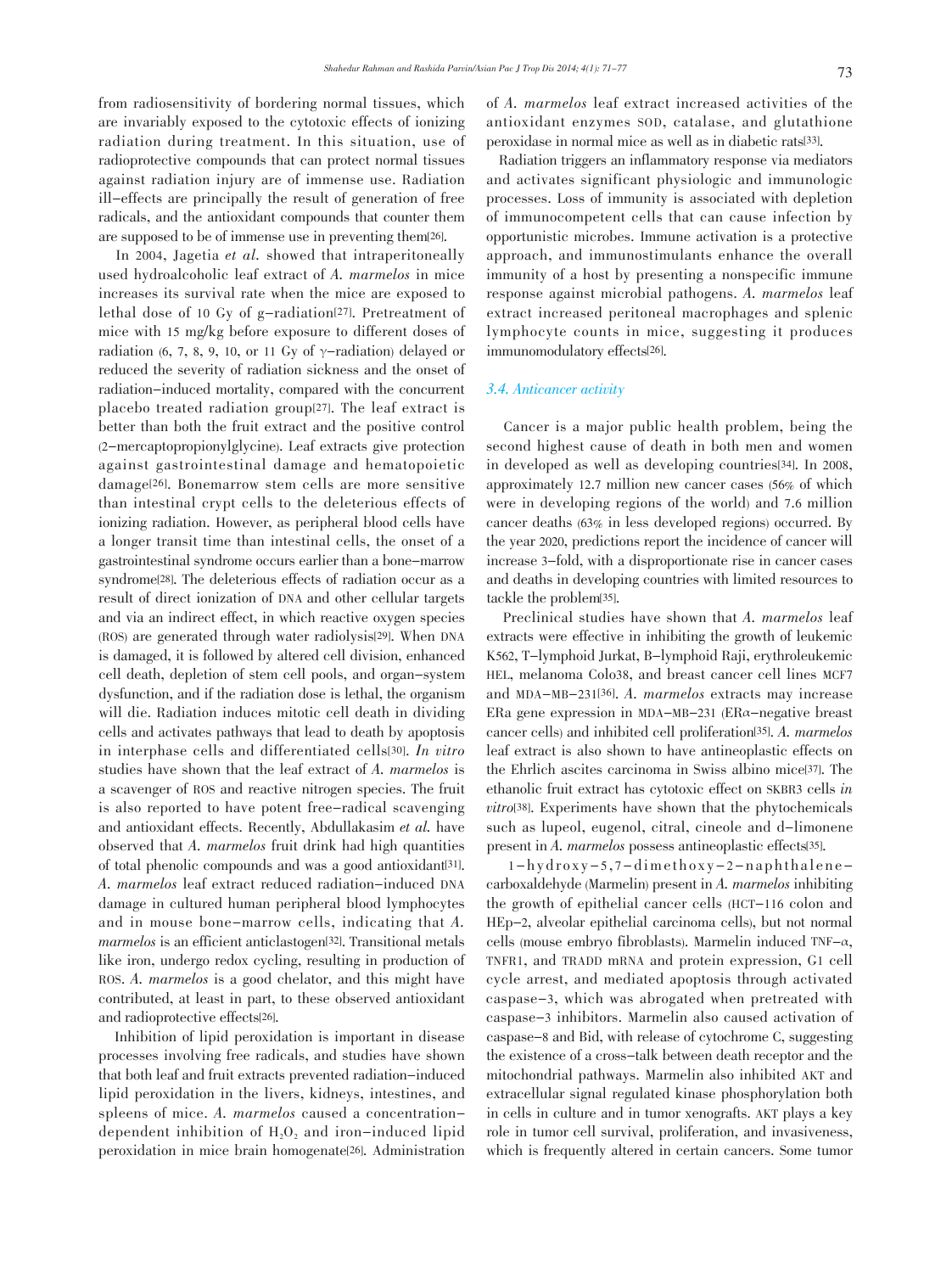cells have constantly active AKT and may depend on it for survival. By reducing the AKT levels, marmelin decreases the cell survival, proliferation, and invasiveness[35,39].

 Lupeol, another compound present in A. marmelos, possesses antineoplastic effects on various human neoplastic cell lines (human melanoma 451Lu cells, WM35 cells, B162F2 cells; human pancreatic adenocarcinoma cells AsPC-120, human epidermoid carcinoma A431 cells, hepatocellular carcinoma SMMC7721 cells, prostate carcinoma cell lines LNCaP, CWR22R $\gamma$ 1, and PC-3)[35]. Lupeol caused G1-S phase cell cycle arrest and decreased expression of cyclin D1, cyclin D2, and cdk2 with increase in expression of p21 (cyclin-dependent kinase inhibitor, involved in regulation of cell cycle progression) protein in PC-3 cells. By decreasing cyclin D1, cyclin D2 and cdk2 expression and by increasing p21, lupeol mediates the cell cycle arrest[40]. Lupeol modulate and/or increase the expression of Bax protein, ErbB2, tissue inhibitor of metalloproteinases-3, cyclin D1, Fas associated protein with death domain (FADD mRNA) and matrix metalloproteinase (MMP)-2 genes, 14-3-3σ genes in various cells (SMMC7721, LNCaP and PC-3 cells). It reduces and/or inhibits the expression of PI3K/Akt, MAPK proteins p38 and Erk1/2, and phosphorylation of IkBa and NF-κB/ p65, death receptor 3 (DR3), cyclin B, cdc25C, and plk1. Lupeol is also shown to induce apoptosis by downregulating Bcl2 (an anti-apoptotic protein), upregulating Bax (a proapoptotic protein), activating caspase-3, caspase-9, and apaf1 genes, and inducing poly (ADP) ribose polymerase cleavage in the CWR22Rnu1 and PC-3 neoplastic cells. Lupeol treatment increases reactive oxygen species, causes loss of mitochondrial membrane potential, and induces DNA fragmentation in PC-3 cells[35].

 Other compounds like eugenol and citral present in A. marmelos has anti proliferative activities. Eugenol shows cytotoxic effects against salivary gland tumor cell line (HSG), normal human gingival fibroblast (HGF), malignant HepG2 hepatoma cells, malignant Caco-2 colon cells, human melanoma cell line, WM1205Lu and B16, and nonmalignant human VH10 fibroblasts[41]. Citral (3,7-dimethyl-2,6 octadien-1-al) has been recently shown to induce apoptosis in several hematopoietic cancer cell lines. Recent report showed that citral possessed antiproliferative effects, inhibited cell cycle progression in G2/M phase, induced apoptosis of the human breast cancer cell line MCF-7, and decreased the prostaglandin E(2) synthesis[42].

### 3.5. Chemopreventive action

 Numerous experimental and epidemiological studies show that chemoprevention has the potential of providing an important means for cancer prevention[43]. Gupta et al. showed that A. marmelos fruit extracts has chemopreventive role against DMBA-induced skin carcinogenesis in mice<sup>[44]</sup>. Khan and Sultana have reported that the methanolic extract of A. marmelos (25 and 50 mg/kg body weight) was effective in inhibiting the diethylnitrosamine initiated and 2-acetyl

aminofluorene promoted hepatocarcinogenesis in Wistar rats[45]. Studies have also shown that the phytochemicals present in A. marmelos, such as lupeol, eugenol, limonene, citral, rutin, and anthocyanins have been reported to possess chemopreventive effects. The presence of these compounds in the extract may have contributed to the observed effects[35].

# 3.6. Antipyretic potential

 Shukla et al. evaluated the antipyretic property of A. marmelos on Brewer's yeast induced pyrexia in albino rats. They reveal that the ethanolic extract, at dose of 200 mg/kg body weight and 400 mg/kg body weight, produced significant  $(P<0.001)$  reduction in elevated body temperature in a dose dependent manner. This antipyretic effect of extracts was comparable to that of paracetamol (100 mg/kg body weight)[46,47].

# 3.7. Ulcer healing potential

 Sharma et al. investigated anti-ulcer activity of methanolic and aqueous extract of A. marmelos seeds using indomethacin induced ulceration, stressed induced ulceration and pylorus ligation induced ulcerations. Methanolic extract showed significant  $(P<0.01)$  ulcer protective action at the doses of 200 and 400 mg/kg body weight in all animal model. The aqueous extract was also found to possess significant  $(P<0.05)$  ulcer healing property at the same doses as of methanolic extract. A significant reduction in volume of gastric juice, free acidity and total acidity, along with increase in pH was observed in pylorus ligated rats. The antiulcer property of both the extracts was attributed due to the presence of quercetin like (flavonoid) contents[48]. Another study indicated that A. marmelos fruit pulp extract treated albino rats show a significant decrease in mucosal thickness, superoxide dismutage, catalase activity and glutathione level. A significant increase in ulcer index, aspartate aminotransferase, alanine aminotransferase, lipid peroxidation activity was also observed. These results suggest that gastro duodenal protective and antiulcerogenic properties of A. marmelos may also depend on antioxidant mechanism[7,49].

# 3.8. Antigenotoxic activity

 Antigenotoxic activity of A. marmelos fruit extracts were tested by Kaur et al. using E. coli PQ37 (SOS chromotest) and the peripheral human blood lymphocytes (Comet assay)[50]. Methanol and acetone extract are effective in decreasing the SOS response induced by hydrogen peroxide and aflatoxin B1 in the SOS chromotest. Methanol extract inhibited the genotoxicity of  $H<sub>2</sub>O<sub>2</sub>$  by 70.48% and that of aflatoxin B1 by 84.65%. The extracts showed significant decrease in the tail moment induced by hydrogen peroxide  $(9 \mu \text{mol/L})$  in the single cell gel electrophoresis assay. The antigenotoxic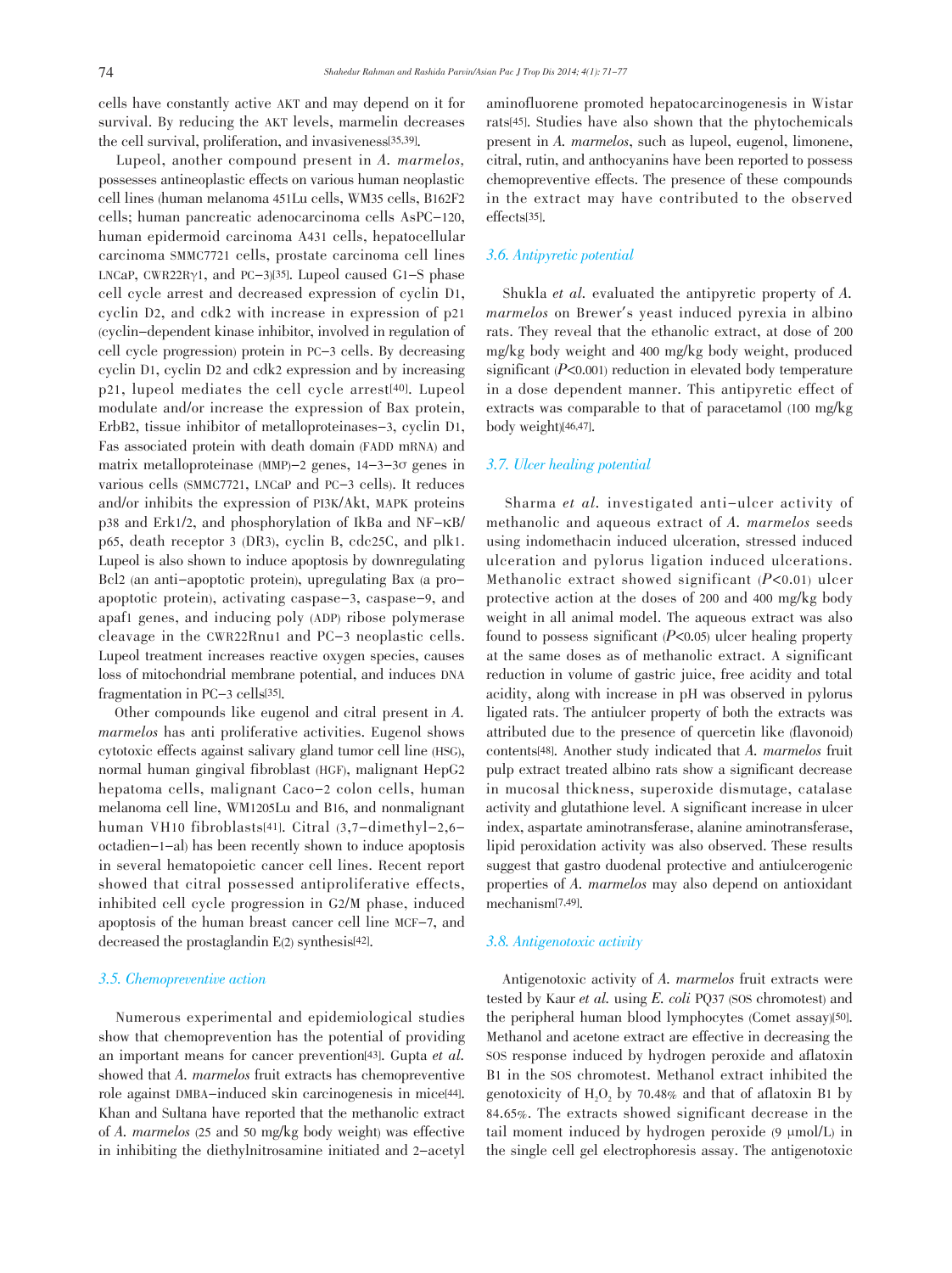activity exhibited by the extracts may be attributed the various polyphenolic constituents present in these extracts. These polyphenolic constituents possess the potential to protect DNA from reactive oxygen species and S9 dependent mutagens. Various reports showed that polyphenolic rich extracts can reduce the activity of enzymes involved in aflatoxin B1 metabolism[51]. The marked inhibitory effect against aflatoxin B1 may be due to inhibition of activity of cytochrome P450 dependent enzymes involved in the activation of aflatoxin B1 [50].

# 3.9. Diuretic activity

 Singh et al. investigated the diuretic activity of various organic extracts and their fractions of A. marmelos fruit in experimental models. The extracts were administered to experimental rats intraperitonealy at doses of 300, 400 and 500 mg/kg. They evaluated diuretic effect by measuring urine volume and sodium content in urine. They found that ethanolic extract produce significant increase in excretion of sodium at the higher dose (500 mg/kg). Petroleum ether, chloroform and ethyl acetate fractions are also effective[52].

# 3.10. Antifertility activity

 A. marmelos leaf, seed and fruit is known to affect male fertility in reversible manner. A. marmelos bark extract is a rich source of marmin and fagarine known for reducing male fertility. Agrawal et al. found that methanolic extract of A. marmelos causes a dose and duration dependent infertility via reducing reproductive organ weight and serum testosterone levels. They also report reduction in sperm density, motility, viability and sperm acrosomal integrity. Exfoliation of elongated spermatids, nuclear chromatin condensation and degeneration were found in testes histopathological studies and presence of spaces within the germinal epithelium signifying testicular cytotoxicity and necrosis. Finally time dependent complete infertility was observed in that study. The authors also reported that after the withdrawal of treatment, complete restoration of the morphological as well as physiological parameters in extract treated rats[53]. These findings suggest that A. marmelos extract is a strong candidate for male contraceptive via its ability to produce complete inhibition of pregnancy, rapid restoration of fertility after withdrawal from treatment<sup>[54]</sup>.

# 3.11. Anti-inflammatory activity

 Different organic extracts of the A. marmelos leaves possess highly significant acute and subacute antiinflammatory activity[12]. In acute and chronic inflammatory animal models, A. marmelos showed significant antiinflammatory activity and it can be a promising antiinflammatory agent[55]. These activities may be due to the presence of lupeol and skimmianine in the leaves because both the compounds have shown the same potentialities in pure form. Activation of histamine receptor is essential for allergic and asthmatic manifestation. The alcoholic extract of A. marmelos leaves antagonized the histamine induced contractions and demonstrated positive relaxant effect in isolated guinea pig ileum and tracheal chain, suggesting inhibition of H1 receptor activity this extract may underlie these effects[12].

# 3.12. Toxicological studies

 Generally, A. marmelos considered safe and few studies have been carried out with respect to its toxicity. Veerappan et al. studied toxic effects of A. marmelos leaves. They found no remarkable changes in histopathological studies of heart, liver, kidney, testis, spleen and brain after 50 mg/ kg body weight of the extracts of A. marmelos administered intraperitoneally for 14 d successively. Pathologically, neither gross abnormalities nor histopathological changes were observed. These researchers also found that intraperitoneal administration of the extracts of the leaves of A. marmelos at doses of 50, 70, 90 and 100 mg/kg body weight for 14-consecutive day to male and female Wistar rats did not induce any short-term toxicity[56]. In addition the aqueous extract of A. marmelos fruit has been reported to be non mutagenic to Salmonella typhimurium strain TA <sup>100</sup> in the ames assay[57]. But no animal studies were reported. Pharmacological studies on animal models also repeated that doses of A. marmelos fruit extract over a period of up to 30 d have not reported any adverse effect up to a maximum dose of 250 mg/kg body weight[12,58].

# Conflict of interest statement

We declare that we have no conflict of interest.

# Acknowledgements

 The authors are thankful with their deepest core of heart to Dr. Shaikh Mizamur Rahman, Chairman, Department of Genetic Engineering and Biotechnology, Jessore Science and Technology University.

# **Comments**

# **Background**

 The authors performed an interesting review regarding therapeutic potential of A. marmelos. The pharmacological effects exhibited by this plant have been elaborated in depth with citations from studies that have been conducted using this medicenal plant.

# Research frontiers

There is no lab experiment being done in this manuscript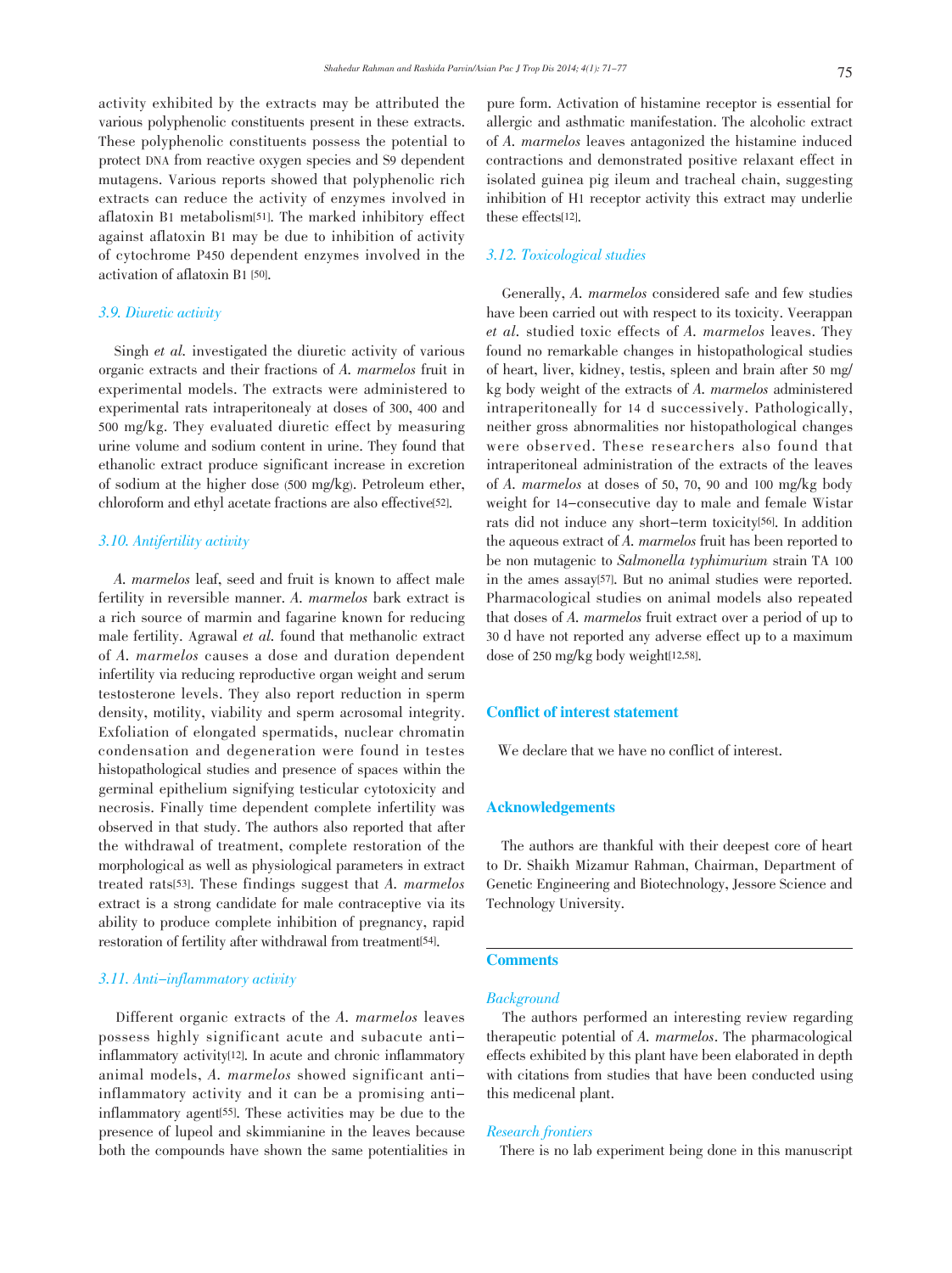since it is a review paper. However, the authors cited recent publications on works done in this particular field which bring the readers to the recent approach for pharmacological potential of this plant.

# Related reports

 The authors cited different papers in this manuscript to support the therapeutic potential of A. marmelos. Past studies mostly presented the pharmacological activities of this plant done in vitro and in vivo.

# Innovations & breakthroughs

 This is not a research article. Here authors summarized various research article in a good manure to give an overview about the therapeutic potential of A. marmelos.

# Applications

 This review summarizes researches conducted on A. marmelos, specifically in medicinal field. It is a good source of literature survey for researchers who intended to do studies in this particular field.

# Peer review

 This paper is a good review paper on therapeutic potential of A. marmelos. Citations used are also good resources for reviewing and very informative to all the traditional medical practitioners.

# **References**

- [1] Gangadhar M, Shraddha K, Ganesh M. Antimicrobial screening of garlic (Allium sativum) extracts and their effect on glucoamylase activity in-vitro. J Appl Pharm Sci 2012; 2(01): 106-108.
- [2] Rahman MS, Salehin MF, Jamal M, Parvin A, Alam MK. Antibacterial activity of Argemone mexicana L. against water borne microbes. Res J Med Plant 2011; 5(5): 621-626.
- [3] Meena A, Rao M, Kandale A, Sannd R, Kiran NU, Yadav A. Standardisation of desmodium gangeticum-a tradition ayurvedic plant. Drug Invention Today 2010; 2(2): 182.
- [4] Kumar T, Chandrashekar K. Bauhinia purpurea Linn.: A review of its ethnobotany, phytochemical and pharmacological profile. Res J Med Plant 2011; 5(4): 420-431.
- [5] Beidokhti MN, Prakash D. Antioxidant and anti-inflammatory potential of selected medicinal plants of Lamiaceae family. Int J Pharm Pharm Sci 2013; 5(Suppl 1): 100-104.
- [6] Brijesh S, Daswani P, Tetali P, Antia N, Birdi T. Studies on the antidiarrhoeal activity of Aegle marmelos unripe fruit: validating its traditional usage. BMC Complement Altern Med 2009; 9(1): 47.
- [7] Das SK, Roy C. The protective role of *Aegle marmelos* on aspirininduced gastro-duodenal ulceration in albino rat model: a possible involvement of antioxidants. Saudi J Gastroenterol 2012; 18(3): 188-194.
- [8] Bansal Y, Bansal G. Analytical methods for standardization of Aegle marmelos: A review. J Pharm Educ Res 2011; 2(2): 37-44.
- [9] Yadav N, Tyagi G, Jangir DK, Mehrotra R. Rapid determination of

polyphenol, vitamins, organic acids and sugars in Aegle marmelos using reverse phase-high performance liquid chromatography. J Pharm Res 2011; 4(3): 717-719.

- [10] Prakash D, Upadhyay G, Pushpangadan P, Gupta C. Antioxidant and free radical scavenging activities of some fruits. J Complement Integr Med 2011; 8: doi: 10.2202/1553-3840.1513.
- [11] Charoensiddhi S, Anprung P. Bioactive compounds and volatile compounds of Thai bael fruit (Aegle marmelos (L.) Correa) as a valuable source for functional food ingredients. Int Food Res J 2008; 15(3): 287-295.
- [12] Dhankhar S, Ruhil S, Balhara M, Dhankhar S, Chhillar A. Aegle marmelos (Linn.) Correa: A potential source of phytomedicine. J Med Plant Res 2011; 5(9): 1497-1507.
- [13] Katagi KS, Munnolli RS, Hosamani KM. Unique occurrence of unusual fatty acid in the seed oil of Aegle marmelos Corre: screening the rich source of seed oil for bio-energy production. Appl Energ 2011; 88(5): 1797-1802.
- [14] Mazumder R, Bhattacharya S, Mazumder A, Pattnaik AK, Tiwary PM, Chaudhary S. Antidiarrhoeal evaluation of Aegle marmelos (Correa) Linn. root extract. Phytother Res 2006; 20(1): 82-84.
- [15] Gutiérrez SP, Sánchez MA, González CP, García LA. Antidiarrhoeal activity of different plants used in traditional medicine. Afr J Biotechnol 2007; 6(25): 2988-2994.
- [16] Dhuley J. Investigation on the gastroprotective and antidiarrhoeal properties of Aegle marmelos unripe fruit extract. Hindustan Antibiot Bull 2003; 45-46(1-4): 41-46.
- [17] Balakumar S, Rajan S, Thirunalasundari T, Jeeva S. Antifungal activity of Aegle marmelos (L.) Correa (Rutaceae) leaf extract on dermatophytes. Asian Pac J Trop Biomed 2011; 1(4): 309-312.
- [18] Rana B, Singh U, Taneja V. Antifungal activity and kinetics of inhibition by essential oil isolated from leaves of Aegle marmelos. J Ethnopharmacol 1997; 57(1): 29-34.
- [19] Rojas R, Bustamante B, Bauer J, Fernández I, Albán J, Lock O. Antimicrobial activity of selected Peruvian medicinal plants. J Ethnopharmacol 2003; 88(2): 199-204.
- [20] Duraipandiyan V, Ayyanar M, Ignacimuthu S. Antimicrobial activity of some ethnomedicinal plants used by Paliyar tribe from Tamil Nadu, India. BMC Complement Altern Med 2006; 6(1): 35.
- [21] Parekh J, Chanda SV. In vitro antimicrobial activity and phytochemical analysis of some Indian medicinal plants. Turk J Biol 2007; 31(1): 53-58.
- [22] Venkatesan D, Karunakaran M, Kumar SS, Palaniswamy P, Ramesh G. Antimicrobial activity of Aegle marmelos against pathogenic organism compared with control drug. Ethnobotanical Leaflets 2009; 13: 968-974.
- [23] Jyothi KS, Rao BS. Antibacterial activity of extracts from Aegle marmelos against standard pathogenic bacterial strains. Int J PharmTech Res 2010; 2(3): 1824-1826.
- [24] Badam L, Bedekar S, Sonawane KB, Joshi SP. In vitro antiviral activity of bael (Aegle marmelos Corr) upon human coxsackieviruses B1-B6. J Commun Dis 2002; 34(2): 88-99.
- [25] Balasubramanian G, Sarathi M, Kumar SR, Hameed AS. Screening the antiviral activity of Indian medicinal plants against white spot syndrome virus in shrimp. Aquaculture 2007; 263(1-4): 15-19.
- [26] Baliga MS, Bhat HP, Pereira MM, Mathias N, Venkatesh P. Radioprotective effects of Aegle marmelos (L.) Correa (Bael): a